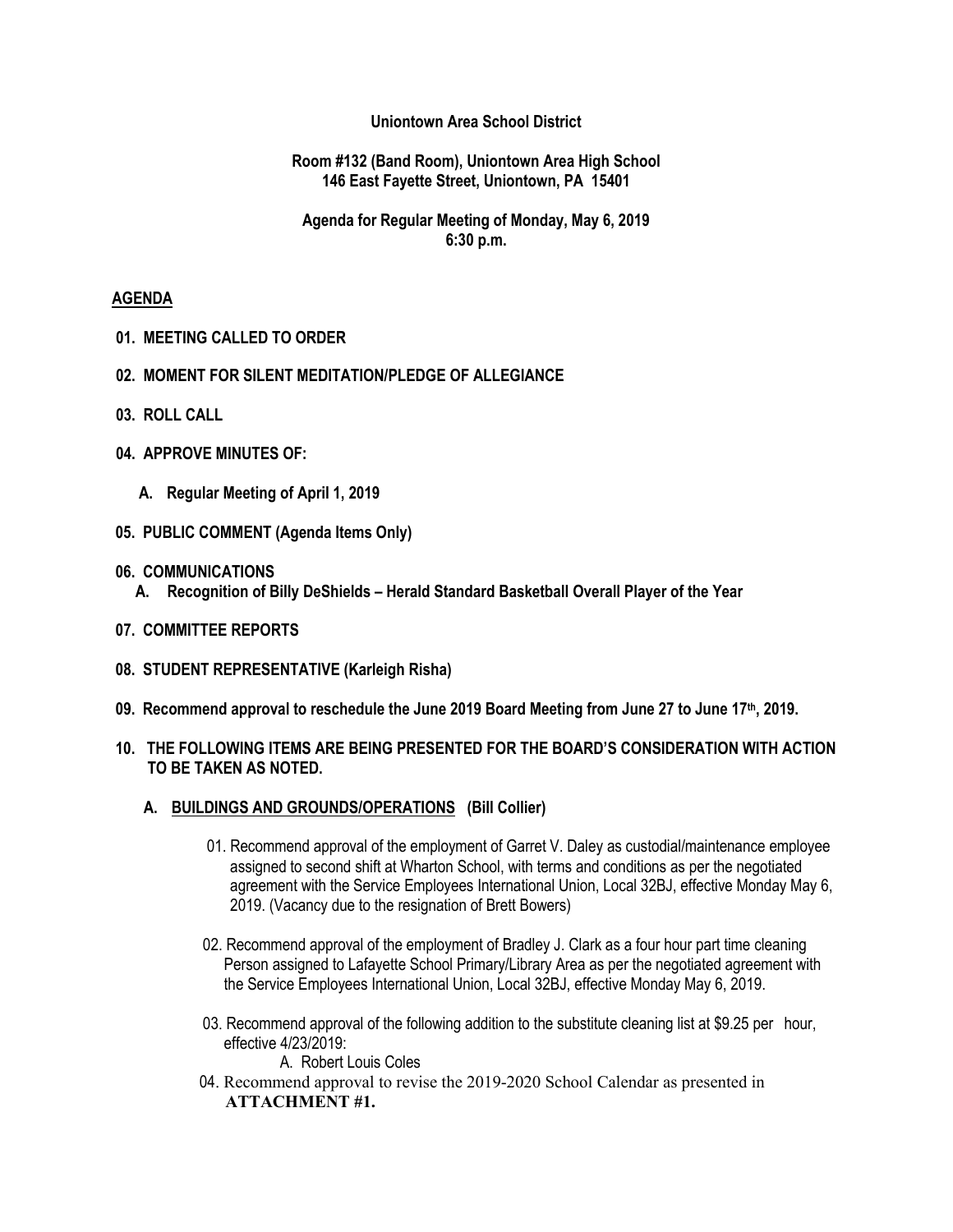# **B. EDUCATION (Kenneth G. Meadows)**

- 01. Recommend approval of In Loco Parentis request(s) as presented in **ATTACHMENT #2.**
- 02. Recommend approval of the resignation, due to retirement, of Kimberly S. Faris as School Nurse effective Friday, June 10, 2019.
- 03. Recommend approval of 2018 U.A.H.S. Graduating Class as presented in **ATTACHMENT #3.**
- 04. Recommend approval of the following resolution: The Board of School Directors has assessed the performance of Superintendent, Dr. Charles D. Machesky, and agrees that he has met the performance based standards as required by the Pennsylvania Department of Education and in accordance with all applicable statutes, regulations, and board policy for the school year 2017-2018 as presented in **ATTACHMENT #4.**
- 05. Recommend approval of the continuing agreement with The Children's Institute of Pittsburgh for the 2019-2020 school term as presented in **ATTACHMENT #5.**
- 06. Recommend approval for employment of Allison Kuklar as a substitute teacher, District Wide at \$110 per day, contingent upon the proper receipt of clearances and certification.

# **C. FINANCE/PERSONNEL (Thomas W. Gerke)**

- 01. Recommend approval of the following financial statements for March 2019:
	- (a) General Fund Treasurer's Report
	- (b) Federal Funds Treasurer's Report
	- (c) Budget and Revenue Report
- 02. Recommend approval of payroll for April, 2019.
- 03. Recommend approval for payment of the following bills, authorizing and directing Officers of the Board to issue vouchers for same:

|                                                                                  | \$825,170.51 |
|----------------------------------------------------------------------------------|--------------|
|                                                                                  | \$2.371.67   |
|                                                                                  | \$ 67,823.67 |
| (c) Federal Funds                                                                |              |
|                                                                                  | \$16,788,43  |
| 04. Recommend approval of the appointment of Director __________________________ |              |

as Treasurer, effective July 1, 2019.

- 05. Recommend approval of the proposed tentative budget for the 2019-2020 school term in the amount of **\$ 50,112,863.00.**
- 06. Recommend approval of the employment of Holly McMillen as a 3 hour part time cafeteria employee as per the negotiations with The American Federation of State, County and Municipal Employees, District Council 84, AFL-CIO.
- 07. Recommend approval of a resolution for Local Economic Revitalization Tax Assistance for The City of Uniontown as set forth in **ATTACHMENT #6.**

## **D. POLICY/PROCEDURE (Terry L. Dawson)**